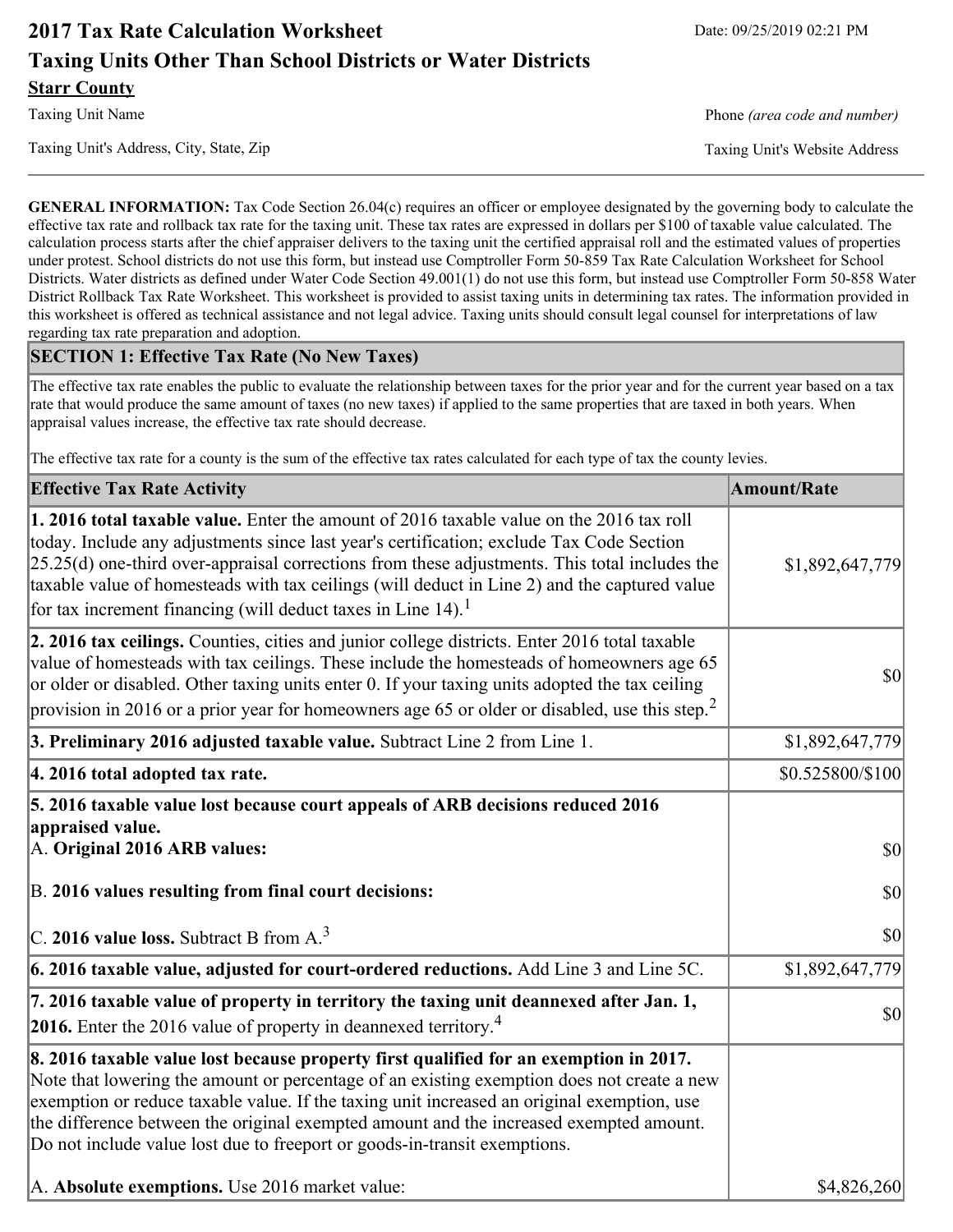| B. Partial exemptions. 2017 exemption amount or 2017 percentage exemption times 2016<br>value:                                                                                                                                                                                                                                                                                                                         | \$1,816,860     |
|------------------------------------------------------------------------------------------------------------------------------------------------------------------------------------------------------------------------------------------------------------------------------------------------------------------------------------------------------------------------------------------------------------------------|-----------------|
| C. Value loss. Add A and $B^5$ .                                                                                                                                                                                                                                                                                                                                                                                       | \$6,643,120     |
| 9. 2016 taxable value lost because property first qualified for agricultural appraisal (1-<br>d or 1-d-1), timber appraisal, recreational/scenic appraisal or public access airport<br>special appraisal in 2017. Use only properties that qualified in 2017 for the first time; do<br>not use properties that qualified in 2016.                                                                                      |                 |
| A. 2016 market value:                                                                                                                                                                                                                                                                                                                                                                                                  | \$16,000        |
| B. 2017 productivity or special appraised value:                                                                                                                                                                                                                                                                                                                                                                       | \$220           |
| C. Value loss. Subtract B from $A6$                                                                                                                                                                                                                                                                                                                                                                                    | \$15,780        |
| 10. Total adjustments for lost value. Add lines 7, 8C and 9C.                                                                                                                                                                                                                                                                                                                                                          | \$6,658,900     |
| 11. 2016 adjusted taxable value. Subtract Line 10 from Line 6.                                                                                                                                                                                                                                                                                                                                                         | \$1,885,988,879 |
| 12. Adjusted 2016 taxes. Multiply Line 4 by Line 11 and divide by \$100.                                                                                                                                                                                                                                                                                                                                               | \$9,916,529     |
| 13. Taxes refunded for years preceding tax year 2016. Enter the amount of taxes refunded<br>by the taxing unit for tax years preceding tax year 2016. Types of refunds include court<br>decisions, Tax Code Section 25.25(b) and (c) corrections and Tax Code Section 31.11<br>payment errors. Do not include refunds for tax year 2016. This line applies only to tax years<br>preceding tax year $2016$ <sup>7</sup> | \$8,339         |
| 14. Taxes in tax increment financing (TIF) for tax year 2016. Enter the amount of taxes<br>paid into the tax increment fund for a reinvestment zone as agreed by the taxing unit. If the<br>taxing unit has no 2017 captured appraised value in Line 16D, enter $0.8$                                                                                                                                                  | \$0             |
| 15. Adjusted 2016 taxes with refunds and TIF adjustment. Add Lines 12 and 13, subtract<br>Line $149$                                                                                                                                                                                                                                                                                                                   | \$9,924,868     |
| 16. Total 2017 taxable value on the 2017 certified appraisal roll today. This value<br>includes only certified values and includes the total taxable value of homesteads with tax<br>ceilings (will deduct in Line 18). These homesteads include homeowners age 65 or older or<br>disabled. <sup>10</sup>                                                                                                              |                 |
| A. Certified values:                                                                                                                                                                                                                                                                                                                                                                                                   | \$1,986,392,705 |
| B. Counties: Include railroad rolling stock values certified by the Comptroller's office:                                                                                                                                                                                                                                                                                                                              | \$0             |
| C. Pollution control and energy storage system exemption: Deduct the value of property<br>exempted for the current tax year for the first time as pollution control or energy storage<br>system property:                                                                                                                                                                                                              | \$0             |
| D. Tax increment financing: Deduct the 2017 captured appraised value of property taxable<br>by a taxing unit in a tax increment financing zone for which the 2017 taxes will be deposited<br>into the tax increment fund. Do not include any new property value that will be included in<br>Line 21 below.                                                                                                             | \$0             |
| <b>E. Total 2017 value.</b> Add A and B, then subtract C and D.                                                                                                                                                                                                                                                                                                                                                        | \$1,986,392,705 |
| $ 17.$ Total value of properties under protest or not included on certified appraisal roll. $^{12}$                                                                                                                                                                                                                                                                                                                    |                 |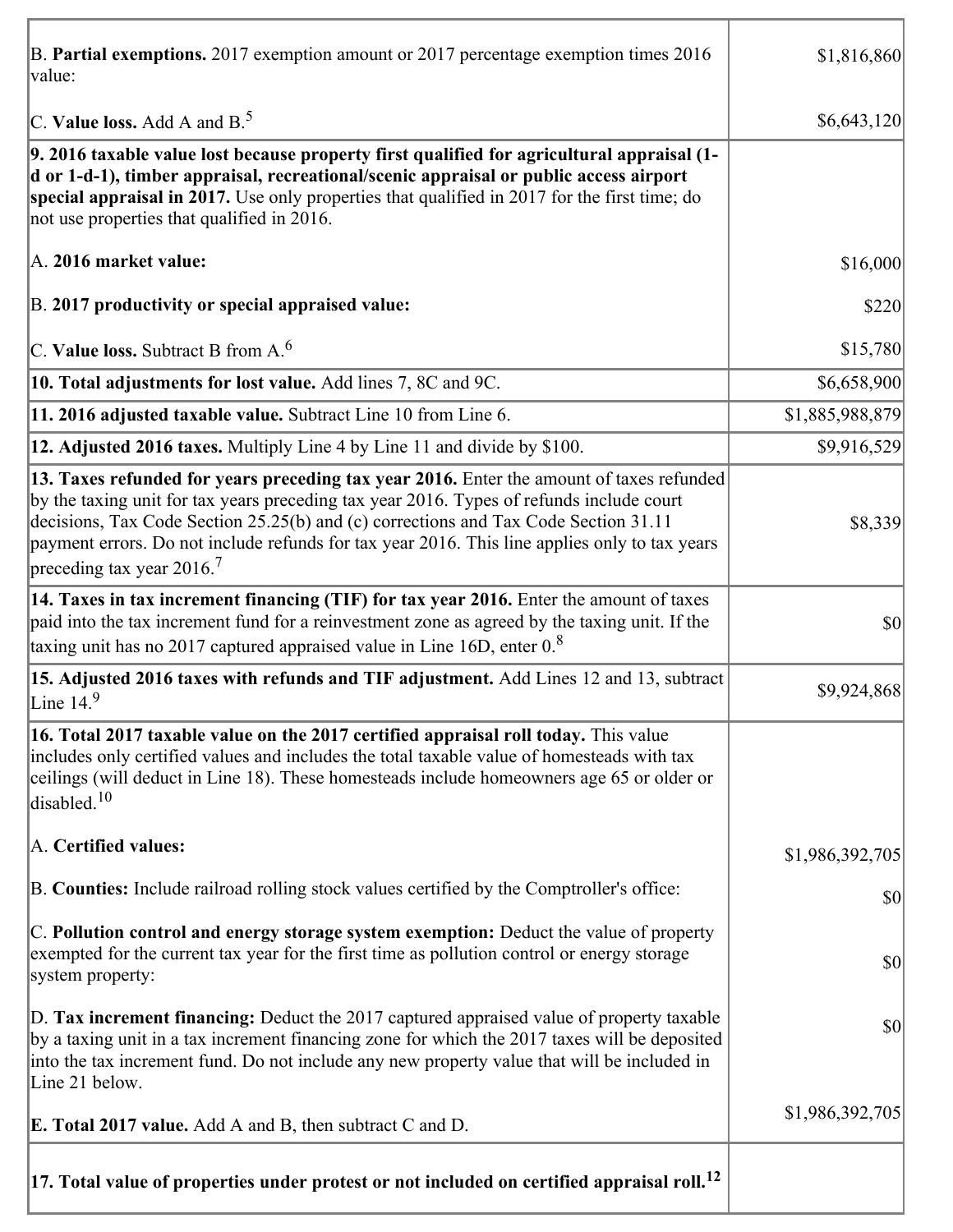| A. 2017 taxable value of properties under protest. The chief appraiser certifies a list of<br>properties still under ARB protest. The list shows the appraisal district's value and the<br>taxpayer's claimed value, if any, or an estimate of the value if the taxpayer wins. For each of<br>the properties under protest, use the lowest of these values. Enter the total value. <sup>13</sup>                                                                                                                                                                                                                                                                                                                         | \$753,830         |
|--------------------------------------------------------------------------------------------------------------------------------------------------------------------------------------------------------------------------------------------------------------------------------------------------------------------------------------------------------------------------------------------------------------------------------------------------------------------------------------------------------------------------------------------------------------------------------------------------------------------------------------------------------------------------------------------------------------------------|-------------------|
| B. 2017 value of properties not under protest or included on certified appraisal roll.<br>The chief appraiser gives taxing units a list of those taxable properties that the chief<br>appraiser knows about, but are not included in the appraisal roll certification. These<br>properties also are not on the list of properties that are still under protest. On this list of<br>properties, the chief appraiser includes the market value, appraised value and exemptions for<br>the preceding year and a reasonable estimate of the market value, appraised value and<br>exemptions for the current year. Use the lower market, appraised or taxable value (as<br>appropriate). Enter the total value. <sup>14</sup> | $ 10\rangle$      |
| C. Total value under protest or not certified: Add A and B.                                                                                                                                                                                                                                                                                                                                                                                                                                                                                                                                                                                                                                                              | \$753,830         |
| <b>18. 2017 tax ceilings.</b> Counties, cities and junior colleges enter 2017 total taxable value of<br>homesteads with tax ceilings. These include the homesteads of homeowners age 65 or older<br>or disabled. Other taxing units enter 0. If your taxing units adopted the tax ceiling provision<br>in 2016 or a prior year for homeowners age 65 or older or disabled, use this step. <sup>15</sup>                                                                                                                                                                                                                                                                                                                  | \$0               |
| 19. 2017 total taxable value. Add Lines 16E and 17C. Subtract Line 18.                                                                                                                                                                                                                                                                                                                                                                                                                                                                                                                                                                                                                                                   | \$1,987,146,535   |
| 20. Total 2017 taxable value of properties in territory annexed after Jan. 1, 2016.<br>Include both real and personal property. Enter the 2017 value of property in territory<br>$\alpha$ annexed. <sup>16</sup>                                                                                                                                                                                                                                                                                                                                                                                                                                                                                                         | 30                |
| 21. Total 2017 taxable value of new improvements and new personal property located<br>in new improvements. New means the item was not on the appraisal roll in 2016. An<br>improvement is a building, structure, fixture or fence erected on or affixed to land. New<br>additions to existing improvements may be included if the appraised value can be<br>determined. New personal property in a new improvement must have been brought into the<br>taxing unit after Jan. 1, 2016, and be located in a new improvement. New improvements do<br>include property on which a tax abatement agreement has expired for $2017$ . <sup>17</sup>                                                                             | \$33,999,600      |
| 22. Total adjustments to the 2017 taxable value. Add Lines 20 and 21.                                                                                                                                                                                                                                                                                                                                                                                                                                                                                                                                                                                                                                                    | \$33,999,600      |
| 23. 2017 adjusted taxable value. Subtract Line 22 from Line 19.                                                                                                                                                                                                                                                                                                                                                                                                                                                                                                                                                                                                                                                          | \$1,953,146,935   |
| 24. 2017 effective tax rate. Divide Line 15 by Line 23 and multiply by $$100$ . <sup>18</sup>                                                                                                                                                                                                                                                                                                                                                                                                                                                                                                                                                                                                                            | \$0.508147/\$100  |
| 25. COUNTIES ONLY. Add together the effective tax rates for each type of tax the county<br>levies. The total is the 2017 county effective tax rate. <sup>19</sup>                                                                                                                                                                                                                                                                                                                                                                                                                                                                                                                                                        | $$0.732757/\$100$ |

ĭ

| <sup>1</sup> Tex. Tax Code Section $26.012(14)$ | $9$ Tex. Tax Code Section 26.012(13)                 |
|-------------------------------------------------|------------------------------------------------------|
| <sup>2</sup> Tex. Tax Code Section $26.012(14)$ | <sup>10</sup> Tex. Tax Code Section 26.012           |
| $3$ Tex. Tax Code Section 26.012(13)            | <sup>11</sup> Tex. Tax Code Section $26.03(c)$       |
| ${}^{4}$ Tex. Tax Code Section 26.012(15)       | <sup>12</sup> Tex. Tax Code Section 26.01(c) and (d) |
| $5$ Tex. Tax Code Section 26.012(15)            | <sup>13</sup> Tex. Tax Code Section $26.01(c)$       |
| ${}^{6}$ Tex. Tax Code Section 26.012(15)       | <sup>14</sup> Tex. Tax Code Section $26.01(d)$       |
| $7$ Tex. Tax Code Section 26.012(13)            | <sup>15</sup> Tex. Tax Code Section $26.012(6)$      |
|                                                 |                                                      |

 ${}^{8}$ Tex. Tax Code Section 26.03(c)  ${}^{16}$ Tex. Tax Code Section 26.012(17)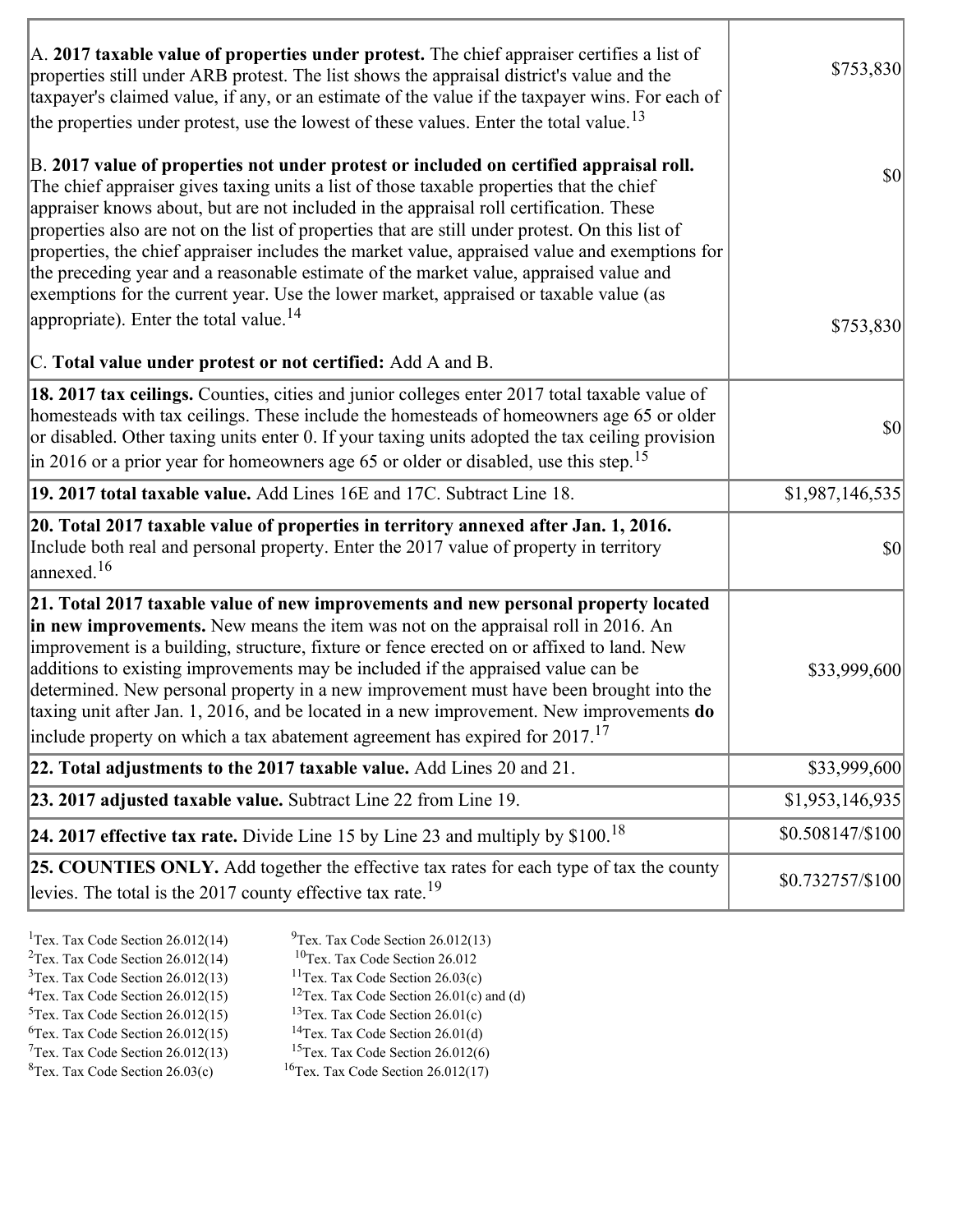## **SECTION 2: Rollback Tax Rate**

The rollback tax rate is split into two separate rates:

- 1. **Maintenance and Operations (M&O):** The M&O portion is the tax rate that is needed to raise the same amount of taxes that the taxing unit levied in the prior year plus eight percent. This rate accounts for such things as salaries, utilities and day-to-day operations.
- 2. **Debt:** The debt tax rate includes the debt service necessary to pay the taxing unit's debt payments in the coming year. This rate accounts for principal and interest on bonds and other debt secured by property tax revenue.

The rollback tax rate for a county is the sum of the rollback tax rates calculated for each type of tax the county levies. In most cases the rollback tax rate exceeds the effective tax rate, but occasionally decreases in a taxing unit's debt service will cause the effective tax rate to be higher than the rollback tax rate.

| <b>Rollback Tax Rate Activity</b>                                                                                                                                                                                                                                                                                                                                                                                                                                                                                                                                                                                                                                       | <b>Amount/Rate</b> |
|-------------------------------------------------------------------------------------------------------------------------------------------------------------------------------------------------------------------------------------------------------------------------------------------------------------------------------------------------------------------------------------------------------------------------------------------------------------------------------------------------------------------------------------------------------------------------------------------------------------------------------------------------------------------------|--------------------|
| 26. 2016 maintenance and operations (M&O) tax rate.                                                                                                                                                                                                                                                                                                                                                                                                                                                                                                                                                                                                                     | \$0.525800/\$100   |
| 27. 2016 adjusted taxable value. Enter the amount from Line 11.                                                                                                                                                                                                                                                                                                                                                                                                                                                                                                                                                                                                         | \$1,885,988,879    |
| 28. 2016 M&O taxes.                                                                                                                                                                                                                                                                                                                                                                                                                                                                                                                                                                                                                                                     |                    |
| A. Multiply Line 26 by Line 27 and divide by $$100$ .                                                                                                                                                                                                                                                                                                                                                                                                                                                                                                                                                                                                                   | \$9,916,529        |
| B. Cities, counties and hospital districts with additional sales tax: Amount of additional<br>sales tax collected and spent on M&O expenses in 2016. Enter amount from full year's sales<br>tax revenue spent for M&O in 2016 fiscal year, if any. Other taxing units enter 0. Counties<br>exclude any amount that was spent for economic development grants from the amount of<br>sales tax spent.                                                                                                                                                                                                                                                                     | $ 10\rangle$       |
| C. Counties: Enter the amount for the state criminal justice mandate. If second or later year,<br>the amount is for increased cost above last year's amount. Other taxing units enter 0.                                                                                                                                                                                                                                                                                                                                                                                                                                                                                | $ 10\rangle$       |
| D. Transferring function: If discontinuing all of a department, function or activity and<br>transferring it to another taxing unit by written contract, enter the amount spent by the taxing<br>unit discontinuing the function in the 12 months preceding the month of this calculation. If<br>the taxing unit did not operate this function for this 12-month period, use the amount spent<br>in the last full fiscal year in which the taxing unit operated the function. The taxing unit<br>discontinuing the function will subtract this amount in H below. The taxing unit receiving<br>the function will add this amount in H below. Other taxing units enter 0. | $ 10\rangle$       |
| E. Taxes refunded for years preceding tax year 2016: Enter the amount of M&O taxes<br>refunded in the preceding year for taxes before that year. Types of refunds include court<br>decisions, Tax Code Section 25.25(b) and (c) corrections and Section 31.11 payment errors.<br>Do not include refunds for tax year 2016. This line applies only to tax years preceding tax<br> year 2016.                                                                                                                                                                                                                                                                             | \$8,339            |
| F. Enhanced indigent health care expenditures: Enter the increased amount for the<br>current year's enhanced indigent health care expenditures above the preceding tax year's<br>enhanced indigent health care expenditures, less any state assistance.                                                                                                                                                                                                                                                                                                                                                                                                                 | $ 10\rangle$       |
| G. Taxes in TIF: Enter the amount of taxes paid into the tax increment fund for a<br>reinvestment zone as agreed by the taxing unit. If the taxing unit has no 2017 captured<br>appraised value in Line 16D, enter 0.                                                                                                                                                                                                                                                                                                                                                                                                                                                   | $ 10\rangle$       |
| H. Adjusted M&O Taxes. Add A, B, C, E and F. For taxing unit with D, subtract if<br>discontinuing function and add if receiving function. Subtract G.                                                                                                                                                                                                                                                                                                                                                                                                                                                                                                                   | \$9,924,868        |
| 29. 2017 adjusted taxable value. Enter Line 23 from the Effective Tax Rate Worksheet.                                                                                                                                                                                                                                                                                                                                                                                                                                                                                                                                                                                   | \$1,953,146,935    |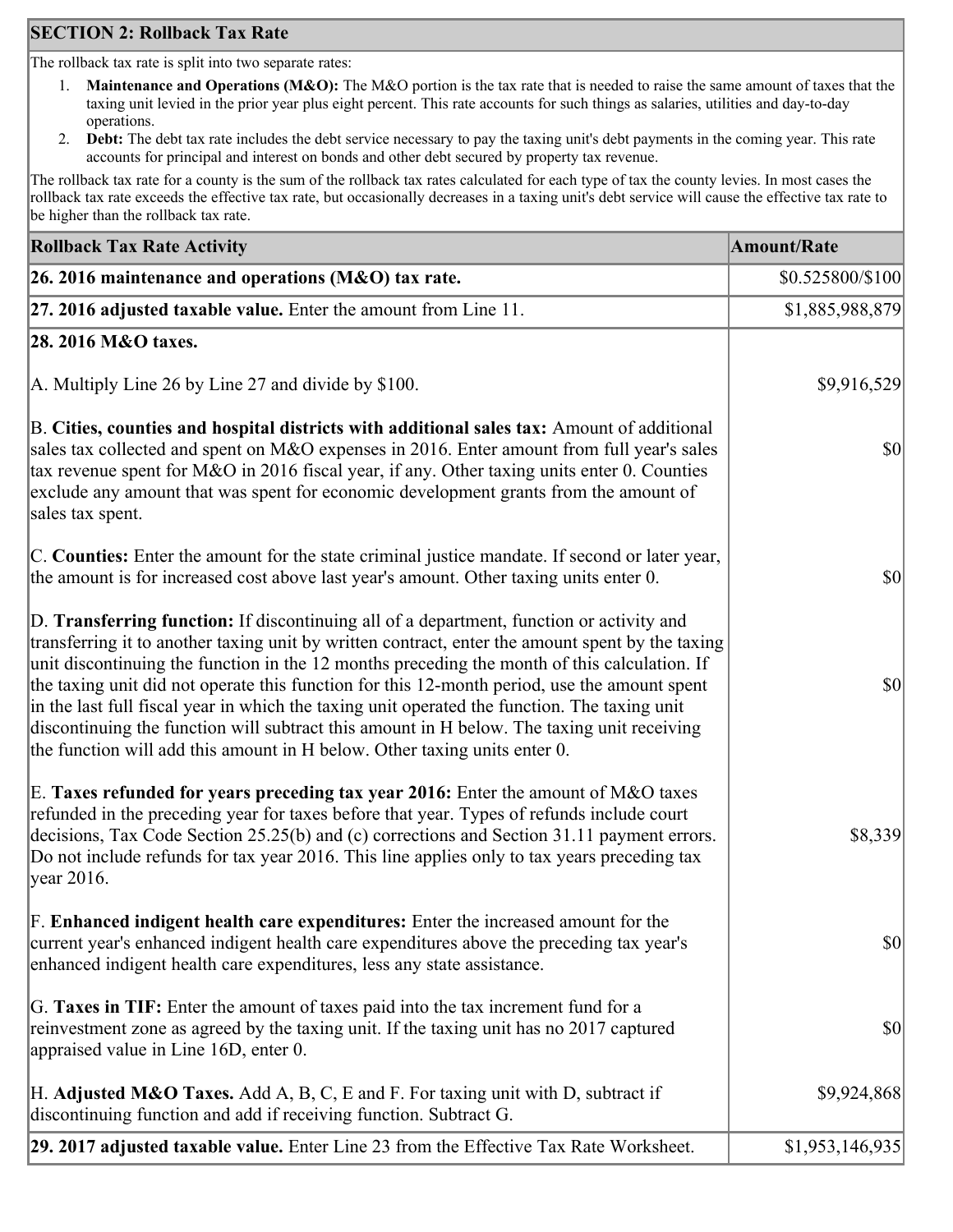| 30. 2017 effective maintenance and operations rate. Divide Line 28H by Line 29 and<br>multiply by \$100.                                                                                                                                                                                                                                                                                      | $$0.508147/\$100$ |
|-----------------------------------------------------------------------------------------------------------------------------------------------------------------------------------------------------------------------------------------------------------------------------------------------------------------------------------------------------------------------------------------------|-------------------|
| $31.2017$ rollback maintenance and operation rate. Multiply Line 30 by 1.08.                                                                                                                                                                                                                                                                                                                  | \$0.548798/\$100  |
| 32. Total 2017 debt to be paid with property taxes and additional sales tax revenue.<br>Debt means the interest and principal that will be paid on debts that:<br>$(1)$ are paid by property taxes,<br>$(2)$ are secured by property taxes,<br>$(3)$ are scheduled for payment over a period longer than one year and<br>$(4)$ are not classified in the taxing unit's budget as M&O expenses |                   |
| A. Debt also includes contractual payments to other taxing units that have incurred debts on<br>behalf of this taxing unit, if those debts meet the four conditions above. Include only<br>amounts that will be paid from property tax revenue. Do not include appraisal district budget<br>payments. Enter debt amount.                                                                      | \$643,467         |
| B. Subtract <b>unencumbered fund amount</b> used to reduce total debt.                                                                                                                                                                                                                                                                                                                        | \$0               |
| C. Subtract <b>amount paid</b> from other resources.                                                                                                                                                                                                                                                                                                                                          |                   |
| D. Adjusted debt. Subtract B and C from A.                                                                                                                                                                                                                                                                                                                                                    | \$0               |
|                                                                                                                                                                                                                                                                                                                                                                                               | \$643,467         |
| 33. Certified 2016 excess debt collections. Enter the amount certified by the collector.                                                                                                                                                                                                                                                                                                      | \$0               |
| 34. Adjusted 2017 debt. Subtract Line 33 from Line 32D.                                                                                                                                                                                                                                                                                                                                       | \$643,467         |
| 35. Certified 2017 anticipated collection rate. Enter the rate certified by the collector. If<br>the rate is 100 percent or greater, enter 100 percent.                                                                                                                                                                                                                                       | 100.00%           |
| 36. 2017 debt adjusted for collections. Divide Line 34 by Line 35                                                                                                                                                                                                                                                                                                                             | \$643,467         |
| $ 37, 2017$ total taxable value. Enter the amount on Line 19.                                                                                                                                                                                                                                                                                                                                 | \$1,987,146,535   |
| <b>38. 2017 debt tax rate.</b> Divide Line 36 by Line 37 and multiply by \$100.                                                                                                                                                                                                                                                                                                               | $$0.032381/\$100$ |
| 39. 2017 rollback tax rate. Add Lines 31 and 38.                                                                                                                                                                                                                                                                                                                                              | \$0.581179/\$100  |
| 40. COUNTIES ONLY. Add together the rollback tax rates for each type of tax the county<br>levies. The total is the 2017 county rollback tax rate.                                                                                                                                                                                                                                             | \$0.823757/\$100  |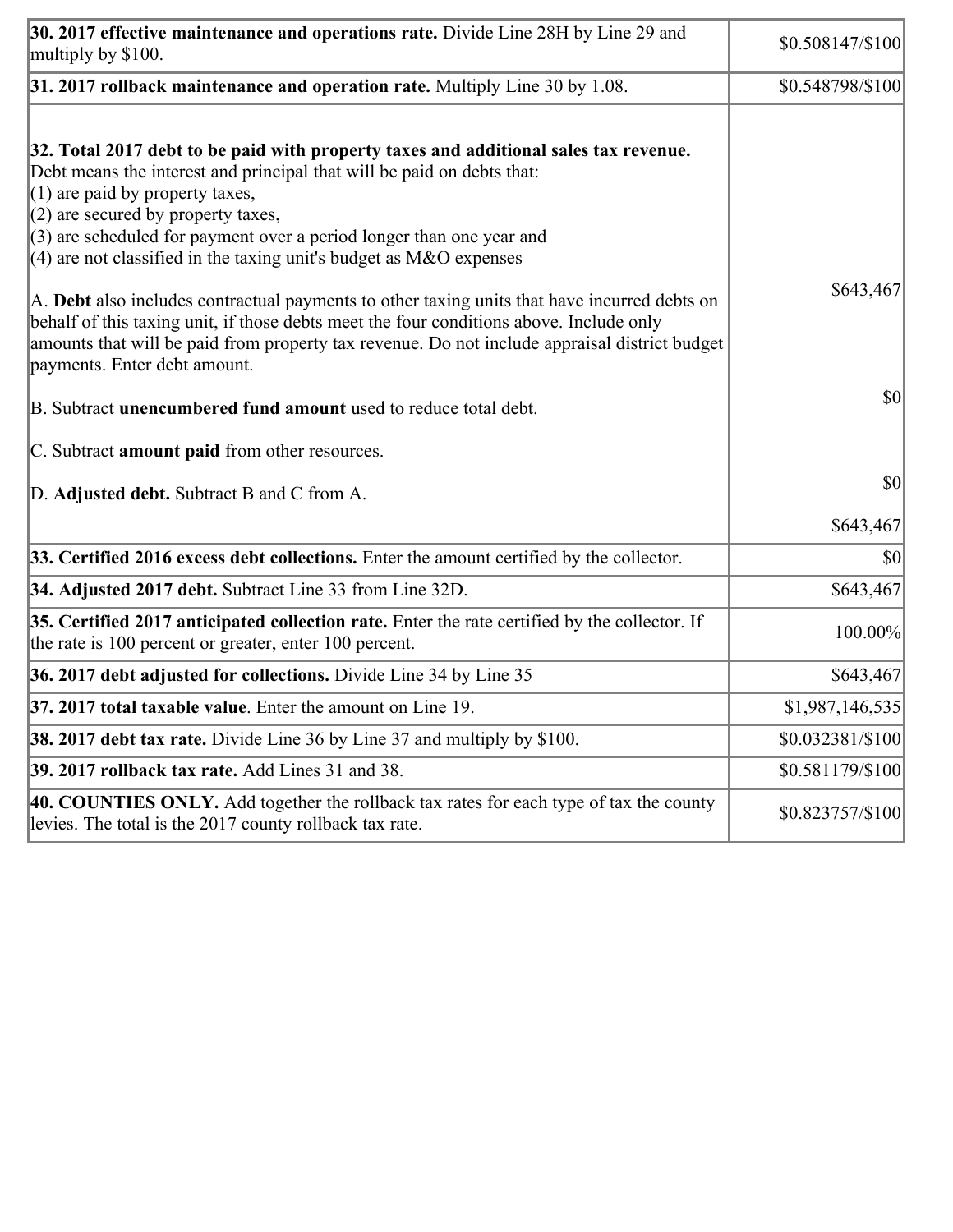# **2017 Tax Rate Calculation Worksheet** Date: 09/25/2019 02:21 PM **Taxing Units Other Than School Districts or Water Districts Starr County**

Taxing Unit Name **Phone** *(area code and number)* Phone *(area code and number)* 

Taxing Unit's Address, City, State, Zip Taxing Unit's Website Address

**\_\_\_\_\_\_\_\_\_\_\_\_\_\_\_\_\_\_\_\_\_\_\_\_\_\_\_\_\_\_\_\_\_\_** \_\_\_\_\_\_\_\_\_\_\_\_\_\_\_\_\_\_\_\_\_\_\_\_\_

**GENERAL INFORMATION:** Tax Code Section 26.04(c) requires an officer or employee designated by the governing body to calculate the effective tax rate and rollback tax rate for the taxing unit. These tax rates are expressed in dollars per \$100 of taxable value calculated. The calculation process starts after the chief appraiser delivers to the taxing unit the certified appraisal roll and the estimated values of properties under protest. School districts do not use this form, but instead use Comptroller Form 50-859 Tax Rate Calculation Worksheet for School Districts. Water districts as defined under Water Code Section 49.001(1) do not use this form, but instead use Comptroller Form 50-858 Water District Rollback Tax Rate Worksheet. This worksheet is provided to assist taxing units in determining tax rates. The information provided in this worksheet is offered as technical assistance and not legal advice. Taxing units should consult legal counsel for interpretations of law regarding tax rate preparation and adoption.

#### **SECTION 1: Effective Tax Rate (No New Taxes) (Farm to Market/ Flood Control Fund)**

The effective tax rate enables the public to evaluate the relationship between taxes for the prior year and for the current year based on a tax rate that would produce the same amount of taxes (no new taxes) if applied to the same properties that are taxed in both years. When appraisal values increase, the effective tax rate should decrease.

The effective tax rate for a county is the sum of the effective tax rates calculated for each type of tax the county levies.

| <b>Effective Tax Rate Activity</b>                                                                                                                                                                                                                                                                                                                                                                                                                                   | <b>Amount/Rate</b> |
|----------------------------------------------------------------------------------------------------------------------------------------------------------------------------------------------------------------------------------------------------------------------------------------------------------------------------------------------------------------------------------------------------------------------------------------------------------------------|--------------------|
| 1. 2016 total taxable value. Enter the amount of 2016 taxable value on the 2016 tax roll<br>today. Include any adjustments since last year's certification; exclude Tax Code Section<br>$[25.25(d)$ one-third over-appraisal corrections from these adjustments. This total includes the<br>taxable value of homesteads with tax ceilings (will deduct in Line 2) and the captured value<br>for tax increment financing (will deduct taxes in Line 14). <sup>1</sup> | \$1,867,459,089    |
| 2. 2016 tax ceilings. Counties, cities and junior college districts. Enter 2016 total taxable<br>value of homesteads with tax ceilings. These include the homesteads of homeowners age 65<br>or older or disabled. Other taxing units enter 0. If your taxing units adopted the tax ceiling<br>provision in 2016 or a prior year for homeowners age 65 or older or disabled, use this step. <sup>2</sup>                                                             | \$0                |
| 3. Preliminary 2016 adjusted taxable value. Subtract Line 2 from Line 1.                                                                                                                                                                                                                                                                                                                                                                                             | \$1,867,459,089    |
| 4. 2016 total adopted tax rate.                                                                                                                                                                                                                                                                                                                                                                                                                                      | \$0.232600/\$100   |
| 5. 2016 taxable value lost because court appeals of ARB decisions reduced 2016<br>appraised value.<br>A. Original 2016 ARB values:                                                                                                                                                                                                                                                                                                                                   | \$0                |
| B. 2016 values resulting from final court decisions:                                                                                                                                                                                                                                                                                                                                                                                                                 | \$0                |
| C. 2016 value loss. Subtract B from $A3$                                                                                                                                                                                                                                                                                                                                                                                                                             | 30                 |
| $\vert$ 6. 2016 taxable value, adjusted for court-ordered reductions. Add Line 3 and Line 5C.                                                                                                                                                                                                                                                                                                                                                                        | \$1,867,459,089    |
| 7. 2016 taxable value of property in territory the taxing unit deannexed after Jan. 1,<br><b>2016.</b> Enter the 2016 value of property in deannexed territory. <sup>4</sup>                                                                                                                                                                                                                                                                                         | \$0                |
| 8. 2016 taxable value lost because property first qualified for an exemption in 2017.<br>Note that lowering the amount or percentage of an existing exemption does not create a new<br>exemption or reduce taxable value. If the taxing unit increased an original exemption, use<br>the difference between the original exempted amount and the increased exempted amount.<br>Do not include value lost due to freeport or goods-in-transit exemptions.             |                    |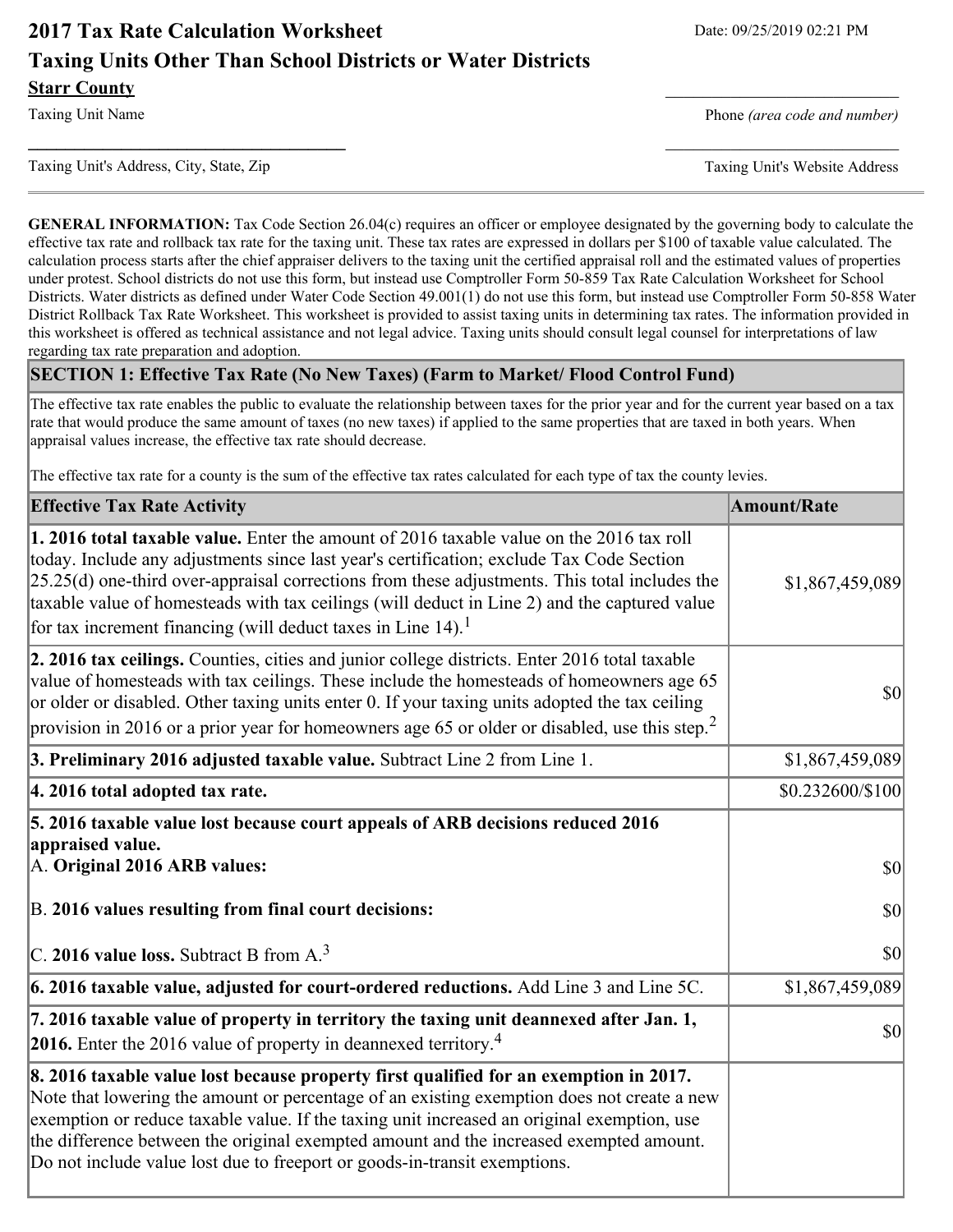| A. Absolute exemptions. Use 2016 market value:                                                                                                                                                                                                                                                                                                                                                                            | \$4,814,260     |
|---------------------------------------------------------------------------------------------------------------------------------------------------------------------------------------------------------------------------------------------------------------------------------------------------------------------------------------------------------------------------------------------------------------------------|-----------------|
| B. Partial exemptions. 2017 exemption amount or 2017 percentage exemption times 2016<br>value:                                                                                                                                                                                                                                                                                                                            | \$2,230,860     |
| C. Value loss. Add A and $B^5$ .                                                                                                                                                                                                                                                                                                                                                                                          | \$7,045,120     |
| 9. 2016 taxable value lost because property first qualified for agricultural appraisal (1-<br>d or 1-d-1), timber appraisal, recreational/scenic appraisal or public access airport<br>special appraisal in 2017. Use only properties that qualified in 2017 for the first time; do<br>not use properties that qualified in 2016.                                                                                         |                 |
| A. 2016 market value:                                                                                                                                                                                                                                                                                                                                                                                                     | \$16,000        |
| B. 2017 productivity or special appraised value:                                                                                                                                                                                                                                                                                                                                                                          | \$220           |
| $ C$ . Value loss. Subtract B from A. <sup>6</sup>                                                                                                                                                                                                                                                                                                                                                                        | \$15,780        |
| 10. Total adjustments for lost value. Add lines 7, 8C and 9C.                                                                                                                                                                                                                                                                                                                                                             | \$7,060,900     |
| 11. 2016 adjusted taxable value. Subtract Line 10 from Line 6.                                                                                                                                                                                                                                                                                                                                                            | \$1,860,398,189 |
| 12. Adjusted 2016 taxes. Multiply Line 4 by Line 11 and divide by \$100.                                                                                                                                                                                                                                                                                                                                                  | \$4,327,286     |
| 13. Taxes refunded for tax years preceding tax year 2016. Enter the amount of taxes<br>refunded by the taxing unit for tax years preceding tax year 2016. Types of refunds include<br>court decisions, Tax Code Section 25.25(b) and (c) corrections and Tax Code Section 31.11<br>payment errors. Do not include refunds for tax year 2016. This line applies only to tax years<br>preceding tax year 2016. <sup>7</sup> | \$3,393         |
| 14. Taxes in tax increment financing (TIF) for tax year 2016. Enter the amount of taxes<br>paid into the tax increment fund for a reinvestment zone as agreed by the taxing unit. If the<br>taxing unit has no 2017 captured appraised value in Line 16D, enter $0.8$                                                                                                                                                     | $ 10\rangle$    |
| 15. Adjusted 2016 taxes with refunds and TIF adjustment. Add Lines 12 and 13, subtract<br>Line $14.9$                                                                                                                                                                                                                                                                                                                     | \$4,330,679     |
| 16. Total 2017 taxable value on the 2017 certified appraisal roll today. This value<br>includes only certified values and includes the total taxable value of homesteads with tax<br>ceilings (will deduct in Line 18). These homesteads include homeowners age 65 or older or<br>disabled. <sup>10</sup>                                                                                                                 |                 |
| A. Certified values:                                                                                                                                                                                                                                                                                                                                                                                                      | \$1,961,277,585 |
| B. Counties: Include railroad rolling stock values certified by the Comptroller's office:                                                                                                                                                                                                                                                                                                                                 | \$0             |
| C. Pollution control and energy storage system exemption: Deduct the value of property<br>exempted for the current tax year for the first time as pollution control or energy storage<br>system property:                                                                                                                                                                                                                 | $ 10\rangle$    |
| D. Tax increment financing: Deduct the 2017 captured appraised value of property taxable<br>by a taxing unit in a tax increment financing zone for which the 2017 taxes will be deposited<br>into the tax increment fund. Do not include any new property value that will be included in<br>Line 21 below. <sup>11</sup>                                                                                                  | $ 10\rangle$    |
| <b>E. Total 2017 value.</b> Add A and B, then subtract C and D.                                                                                                                                                                                                                                                                                                                                                           | \$1,961,277,585 |
|                                                                                                                                                                                                                                                                                                                                                                                                                           |                 |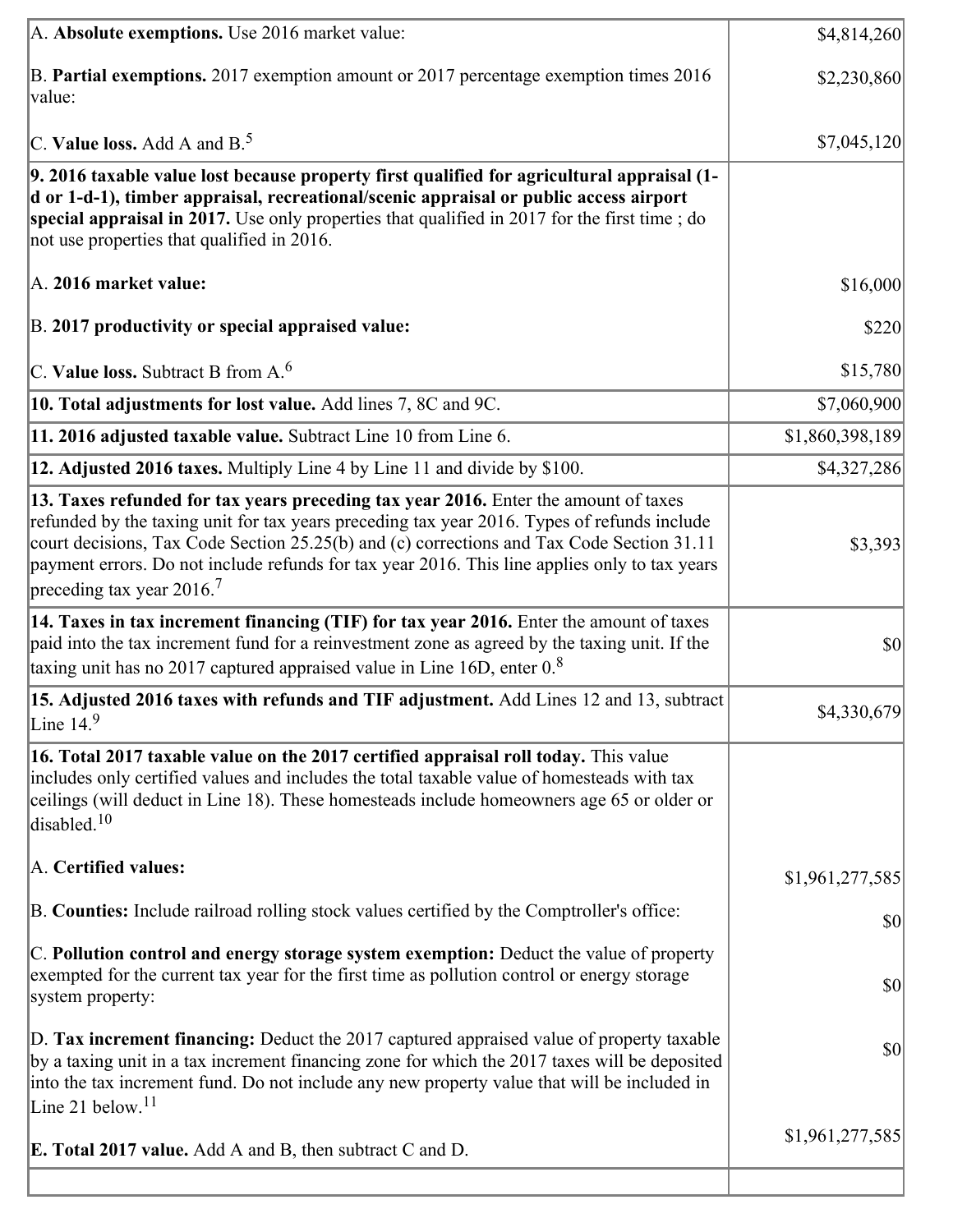| $ 17$ . Total value of properties under protest or not included on certified appraisal roll. $^{12}$                                                                                                                                                                                                                                                                                                                                                                                                                                                                                                                                                               |                  |
|--------------------------------------------------------------------------------------------------------------------------------------------------------------------------------------------------------------------------------------------------------------------------------------------------------------------------------------------------------------------------------------------------------------------------------------------------------------------------------------------------------------------------------------------------------------------------------------------------------------------------------------------------------------------|------------------|
| A. 2017 taxable value of properties under protest. The chief appraiser certifies a list of<br>properties still under ARB protest. The list shows the appraisal district's value and the<br>taxpayer's claimed value, if any, or an estimate of the value if the taxpayer wins. For each of<br>the properties under protest, use the lowest of these values. Enter the total value. <sup>13</sup>                                                                                                                                                                                                                                                                   | \$753,830        |
| B. 2017 value of properties not under protest or included on certified appraisal roll.<br>The chief appraiser gives taxing units a list of those taxable properties that the chief<br>appraiser knows about, but are not included in the appraisal roll certification. These<br>properties also are not on the list of properties that are still under protest. On this list of<br>properties, the chief appraiser includes the market value, appraised value and exemptions for<br>the preceding year and a reasonable estimate of the market value, appraised value and<br>exemptions for the current year. Use the lower market, appraised or taxable value (as | $ 10\rangle$     |
| appropriate). Enter the total value. <sup>14</sup><br>C. Total value under protest or not certified: Add A and B.                                                                                                                                                                                                                                                                                                                                                                                                                                                                                                                                                  | \$753,830        |
| 18. 2017 tax ceilings. Counties, cities and junior colleges enter 2017 total taxable value of<br>homesteads with tax ceilings. These include the homesteads of homeowners age 65 or older<br>or disabled. Other taxing units enter 0. If your taxing units adopted the tax ceiling provision<br>in 2016 or a prior year for homeowners age 65 or older or disabled, use this step. <sup>15</sup>                                                                                                                                                                                                                                                                   | $ 10\rangle$     |
| 19. 2017 total taxable value. Add Lines 16E and 17C. Subtract Line 18.                                                                                                                                                                                                                                                                                                                                                                                                                                                                                                                                                                                             | \$1,962,031,415  |
| 20. Total 2017 taxable value of properties in territory annexed after Jan. 1, 2016.<br>Include both real and personal property. Enter the 2017 value of property in territory<br>annexed. <sup>16</sup>                                                                                                                                                                                                                                                                                                                                                                                                                                                            | \$0              |
| 21. Total 2017 taxable value of new improvements and new personal property located<br>in new improvements. New means the item was not on the appraisal roll in 2016. An<br>improvement is a building, structure, fixture or fence erected on or affixed to land. New<br>additions to existing improvements may be included if the appraised value can be<br>determined. New personal property in a new improvement must have been brought into the<br>taxing unit after Jan. 1, 2016, and be located in a new improvement. New improvements do<br>include property on which a tax abatement agreement has expired for $2017$ . <sup>17</sup>                       | \$33,949,140     |
| 22. Total adjustments to the 2017 taxable value. Add Lines 20 and 21.                                                                                                                                                                                                                                                                                                                                                                                                                                                                                                                                                                                              | \$33,949,140     |
| 23. 2017 adjusted taxable value. Subtract Line 22 from Line 19.                                                                                                                                                                                                                                                                                                                                                                                                                                                                                                                                                                                                    | \$1,928,082,275  |
| 24. 2017 effective tax rate. Divide Line 15 by Line 23 and multiply by $$100$ . <sup>18</sup>                                                                                                                                                                                                                                                                                                                                                                                                                                                                                                                                                                      | \$0.224610/\$100 |
| 25. COUNTIES ONLY. Add together the effective tax rates for each type of tax the county<br>levies. The total is the 2017 county effective tax rate. <sup>19</sup>                                                                                                                                                                                                                                                                                                                                                                                                                                                                                                  | \$0.732757/\$100 |
|                                                                                                                                                                                                                                                                                                                                                                                                                                                                                                                                                                                                                                                                    |                  |

- <sup>1</sup>Tex. Tax Code Section 26.012(14) <sup>9</sup>Tex. Tax Code Section 26.012(13)
	-
- <sup>2</sup>Tex. Tax Code Section 26.012(14) <sup>10</sup>Tex. Tax Code Section 26.012<br><sup>3</sup>Tex. Tax Code Section 26.012(13) <sup>11</sup>Tex. Tax Code Section 26.03(c)  $3$ Tex. Tax Code Section 26.012(13)<br> $4$ Tex. Tax Code Section 26.012(15)
	- <sup>12</sup>Tex. Tax Code Section 26.01(c) and (d) <sup>13</sup>Tex. Tax Code Section 26.01(c)
- $5$ Tex. Tax Code Section 26.012(15)
- 
- 
- $7$ Tex. Tax Code Section 26.012(13)<br><sup>8</sup>Tex. Tax Code Section 26.03(c)
- <sup>6</sup>Tex. Tax Code Section 26.012(15) <sup>14</sup>Tex. Tax Code Section 26.01(d)<br><sup>7</sup>Tex. Tax Code Section 26.012(13) <sup>15</sup>Tex. Tax Code Section 26.012(6)
	- $16$ Tex. Tax Code Section 26.012(17)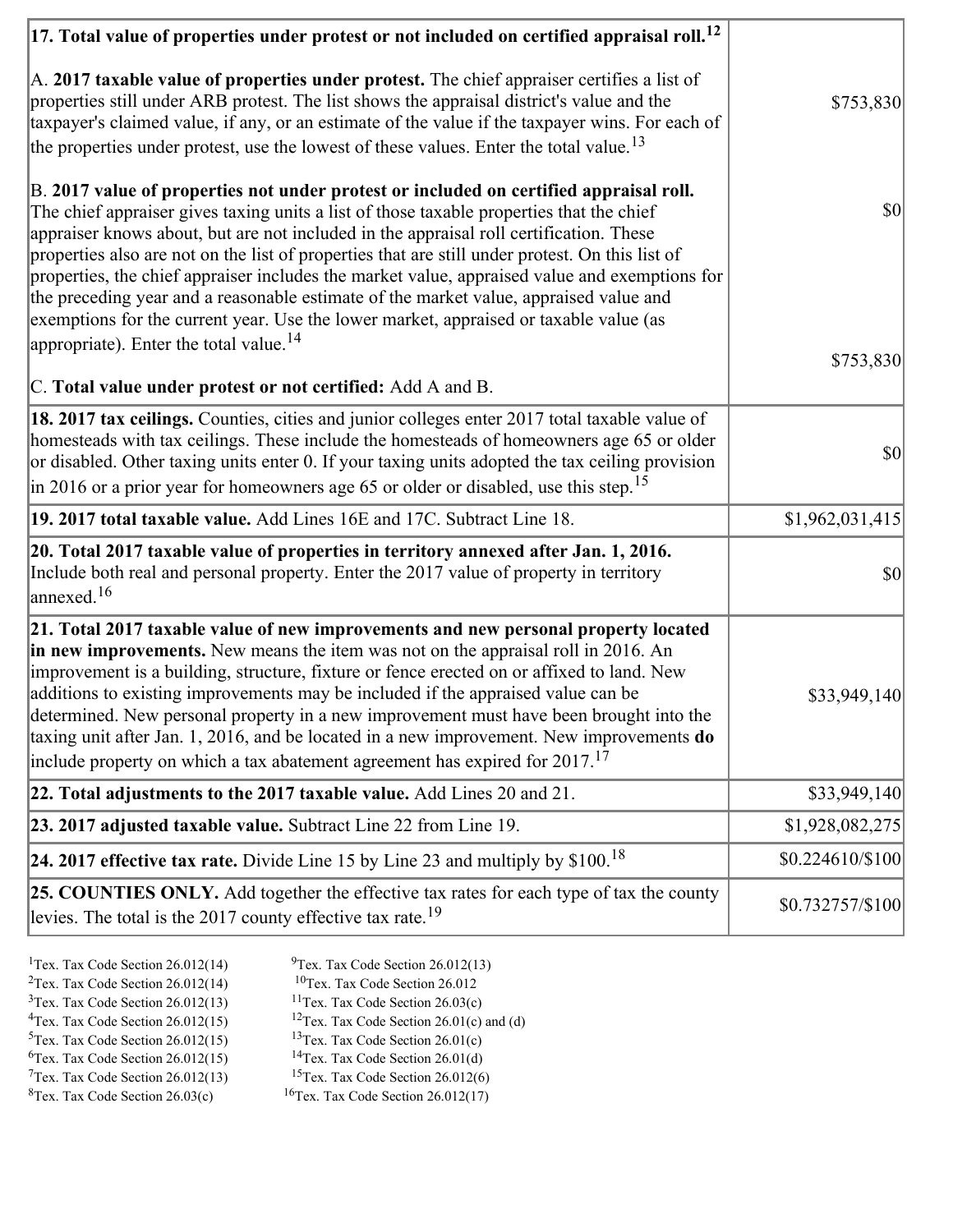# **SECTION 2: Rollback Tax Rate (Farm to Market/Flood Control Fund)**

The rollback tax rate is split into two separate rates:

- 1. **Maintenance and Operations (M&O):** The M&O portion is the tax rate that is needed to raise the same amount of taxes that the taxing unit levied in the prior year plus eight percent. This rate accounts for such things as salaries, utilities and day-to-day operations.
- 2. **Debt:** The debt tax rate includes the debt service necessary to pay the taxing unit's debt payments in the coming year. This rate accounts for principal and interest on bonds and other debt secured by property tax revenue.

The rollback tax rate for a county is the sum of the rollback tax rates calculated for each type of tax the county levies. In most cases the rollback tax rate exceeds the effective tax rate, but occasionally decreases in a taxing unit's debt service will cause the effective tax rate to be higher than the rollback tax rate.

| <b>Rollback Tax Rate Activity</b>                                                                                                                                                                                                                                                                                                                                                                                                                                                                                                                                                                                                                                              | <b>Amount/Rate</b> |
|--------------------------------------------------------------------------------------------------------------------------------------------------------------------------------------------------------------------------------------------------------------------------------------------------------------------------------------------------------------------------------------------------------------------------------------------------------------------------------------------------------------------------------------------------------------------------------------------------------------------------------------------------------------------------------|--------------------|
| 26. 2016 maintenance and operations ( $M&O$ ) tax rate.                                                                                                                                                                                                                                                                                                                                                                                                                                                                                                                                                                                                                        | \$0.232600/\$100   |
| 27. 2016 adjusted taxable value. Enter the amount from Line 11.                                                                                                                                                                                                                                                                                                                                                                                                                                                                                                                                                                                                                | \$1,860,398,189    |
| 28. 2016 M&O taxes.                                                                                                                                                                                                                                                                                                                                                                                                                                                                                                                                                                                                                                                            |                    |
| A. Multiply Line 26 by Line 27 and divide by $$100$ .                                                                                                                                                                                                                                                                                                                                                                                                                                                                                                                                                                                                                          | \$4,327,286        |
| B. Cities, counties and hospital districts with additional sales tax: Amount of additional<br>sales tax collected and spent on M&O expenses in 2016. Enter amount from full year's sales<br>tax revenue spent for M&O in 2016 fiscal year, if any. Other taxing units enter 0. Counties<br>exclude any amount that was spent for economic development grants from the amount of<br>sales tax spent.                                                                                                                                                                                                                                                                            | $ 10\rangle$       |
| C. Counties: Enter the amount for the state criminal justice mandate. If second or later year,<br>the amount is for increased cost above last year's amount. Other taxing units enter 0.                                                                                                                                                                                                                                                                                                                                                                                                                                                                                       | $ 10\rangle$       |
| <b>D. Transferring function:</b> If discontinuing all of a department, function or activity and<br>transferring it to another taxing unit by written contract, enter the amount spent by the taxing<br>unit discontinuing the function in the 12 months preceding the month of this calculation. If<br>the taxing unit did not operate this function for this 12-month period, use the amount spent<br>in the last full fiscal year in which the taxing unit operated the function. The taxing unit<br>discontinuing the function will subtract this amount in H below. The taxing unit receiving<br>the function will add this amount in H below. Other taxing units enter 0. | $ 10\rangle$       |
| E. Taxes refunded for years preceding tax year 2016: Enter the amount of M&O taxes<br>refunded in the preceding year for taxes before that year. Types of refunds include court<br>decisions, Tax Code Section 25.25(b) and (c) corrections and Tax Code Section 31.11<br>payment errors. Do not include refunds for tax year 2016. This line applies only to tax years<br>preceding tax year 2016.                                                                                                                                                                                                                                                                            | \$3,393            |
| <b>F. Enhanced indigent health care expenditures:</b> Enter the increased amount for the<br>current year's enhanced indigent health care expenditures above the preceding tax year's<br>enhanced indigent health care expenditures, less any state assistance.                                                                                                                                                                                                                                                                                                                                                                                                                 | <b>\$0</b>         |
| G. Taxes in TIF: Enter the amount of taxes paid into the tax increment fund for a<br>reinvestment zone as agreed by the taxing taxing unit. If the taxing unit has no 2017<br>captured appraised value in Line 16D, enter 0.                                                                                                                                                                                                                                                                                                                                                                                                                                                   | $ 10\rangle$       |
| <b>H. Adjusted M&amp;O Taxes.</b> Add A, B, C, E and F. For taxing unit with D, subtract if<br>discontinuing function and add if receiving function. Subtract G.                                                                                                                                                                                                                                                                                                                                                                                                                                                                                                               | \$4,330,679        |
| 29. 2017 adjusted taxable value. Enter Line 23 from the Effective Tax Rate Worksheet.                                                                                                                                                                                                                                                                                                                                                                                                                                                                                                                                                                                          | \$1,928,082,275    |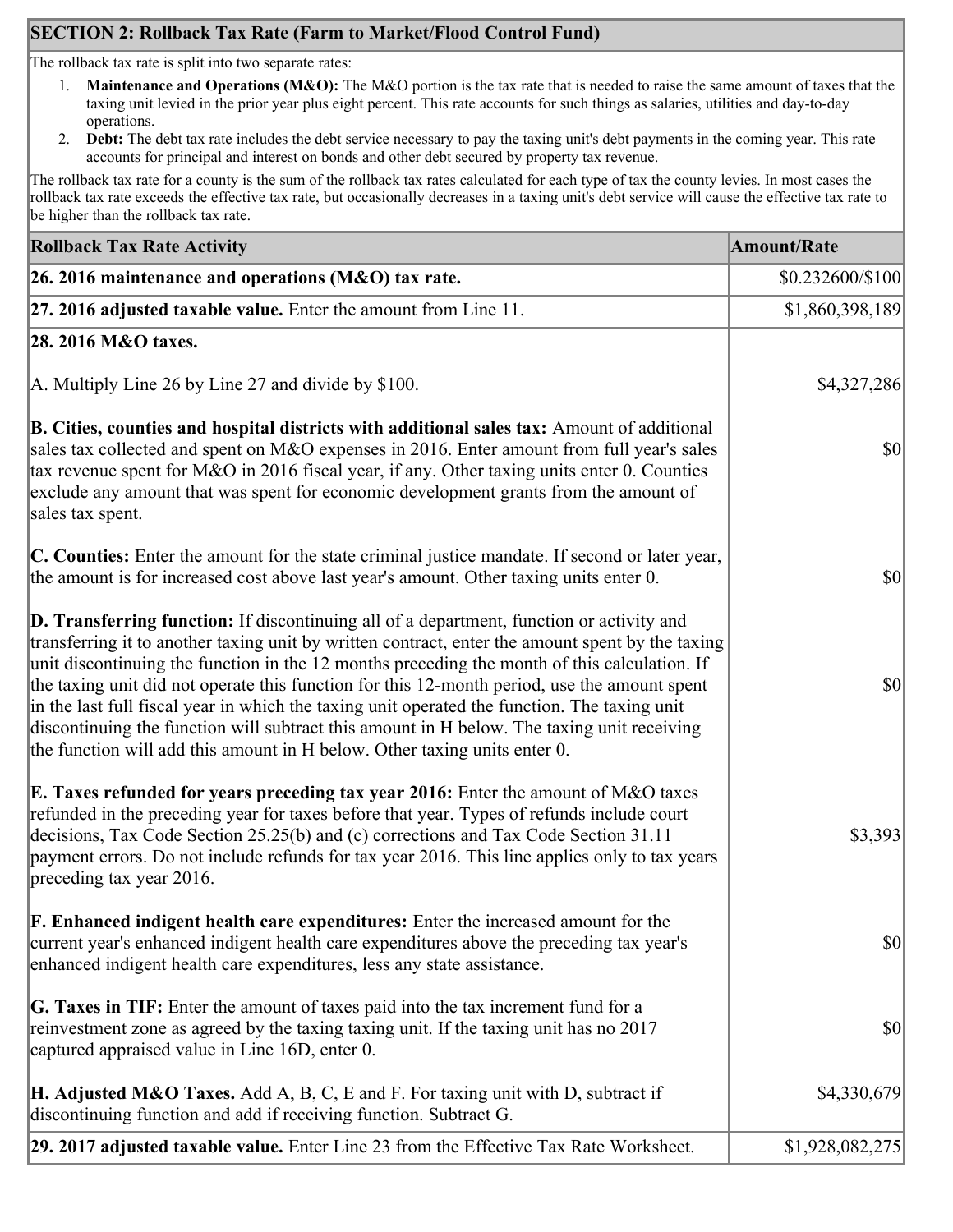| 30. 2017 effective maintenance and operations rate. Divide Line 28H by Line 29 and<br>multiply by \$100.                                                                                                                                                                                                                                                                                      | \$0.224610/\$100 |
|-----------------------------------------------------------------------------------------------------------------------------------------------------------------------------------------------------------------------------------------------------------------------------------------------------------------------------------------------------------------------------------------------|------------------|
| $31.2017$ rollback maintenance and operation rate. Multiply Line 30 by 1.08.                                                                                                                                                                                                                                                                                                                  | \$0.242578/\$100 |
| 32. Total 2017 debt to be paid with property taxes and additional sales tax revenue.<br>Debt means the interest and principal that will be paid on debts that:<br>$(1)$ are paid by property taxes,<br>$(2)$ are secured by property taxes,<br>$(3)$ are scheduled for payment over a period longer than one year and<br>$(4)$ are not classified in the taxing unit's budget as M&O expenses |                  |
| A. Debt also includes contractual payments to other taxing units that have incurred debts on<br>behalf of this taxing unit, if those debts meet the four conditions above. Include only<br>amounts that will be paid from property tax revenue. Do not include appraisal district budget<br>payments. Enter debt amount.                                                                      | $ 10\rangle$     |
| B. Subtract unencumbered fund amount used to reduce total debt.                                                                                                                                                                                                                                                                                                                               | $ 10\rangle$     |
| C. Subtract <b>amount paid</b> from other resources.                                                                                                                                                                                                                                                                                                                                          |                  |
| D. Adjusted debt. Subtract B and C from A.                                                                                                                                                                                                                                                                                                                                                    | $ 10\rangle$     |
|                                                                                                                                                                                                                                                                                                                                                                                               | $ 10\rangle$     |
| 33. Certified 2016 excess debt collections. Enter the amount certified by the collector.                                                                                                                                                                                                                                                                                                      | $ 10\rangle$     |
| 34. Adjusted 2017 debt. Subtract Line 33 from Line 32D.                                                                                                                                                                                                                                                                                                                                       | \$0              |
| 35. Certified 2017 anticipated collection rate. Enter the rate certified by the collector. If<br>the rate is 100 percent or greater, enter 100 percent.                                                                                                                                                                                                                                       | 100.00%          |
| 36. 2017 debt adjusted for collections. Divide Line 34 by Line 35                                                                                                                                                                                                                                                                                                                             | $ 10\rangle$     |
| 37. 2017 total taxable value. Enter the amount on Line 19.                                                                                                                                                                                                                                                                                                                                    | \$1,962,031,415  |
| 38. 2017 debt tax rate. Divide Line 36 by Line 37 and multiply by \$100.                                                                                                                                                                                                                                                                                                                      | \$0/\$100        |
| 39. 2017 rollback tax rate. Add Lines 31 and 38.                                                                                                                                                                                                                                                                                                                                              | \$0.242578/\$100 |
| 40. COUNTIES ONLY. Add together the rollback tax rates for each type of tax the county<br>levies. The total is the 2017 county rollback tax rate.                                                                                                                                                                                                                                             | \$0.823757/\$100 |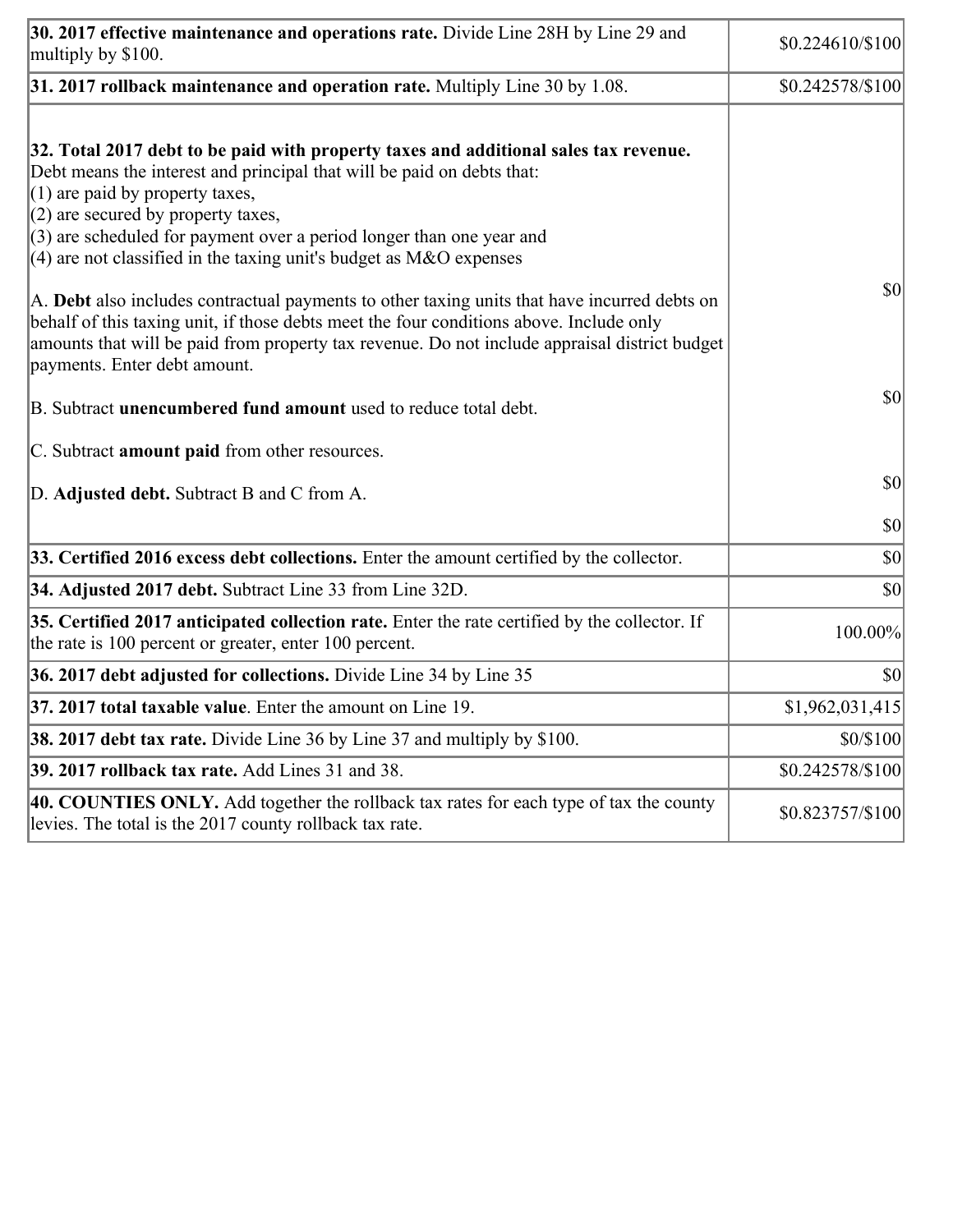## **SECTION 3: Additional Sales Tax to Reduce Property Taxes**

Cities, counties and hospital districts may levy a sales tax specifically to reduce property taxes. Local voters by election must approve imposing or abolishing the additional sales tax. If approved, the taxing unit must reduce its effective and rollback tax rates to offset the expected sales tax revenue.

This section should only be completed by a county, city or hospital district that is required to adjust its effective tax rate and/or rollback tax rate because it adopted the additional sales tax.

| <b>Activity</b>                                                                                                                                                                                                                                                                                                                                                                                                    | <b>Amount/Rate</b> |
|--------------------------------------------------------------------------------------------------------------------------------------------------------------------------------------------------------------------------------------------------------------------------------------------------------------------------------------------------------------------------------------------------------------------|--------------------|
| 41. Taxable Sales. For taxing units that adopted the sales tax in November 2016 or May<br>[2017, enter the Comptroller's estimate of taxable sales for the previous four quarters. <sup>20</sup><br>Taxing units that adopted the sales tax before November 2016, skip this line.                                                                                                                                  | \$0                |
| 42. Estimated sales tax revenue. Counties exclude any amount that is or will be spent for<br>economic development grants from the amount of estimated sales tax revenue. <sup>21</sup> Taxing<br>units that adopted the sales tax in November 2016 or in May 2017.<br>Multiply the amount on Line 41 by the sales tax rate (.01, .005 or .0025, as applicable) and<br>multiply the result by $.95^{22}$<br> - or - | \$0                |
| Taxing units that adopted the sales tax before November 2016.<br>Enter the sales tax revenue for the previous four quarters. Do not multiply by .95.                                                                                                                                                                                                                                                               |                    |
| 43. 2017 total taxable value. Enter the amount from Line 37 of the Rollback Tax Rate<br>Worksheet.                                                                                                                                                                                                                                                                                                                 | \$1,987,146,535    |
| <b>44. Sales tax adjustment rate.</b> Divide Line 42 by Line 43 and multiply by \$100.                                                                                                                                                                                                                                                                                                                             | \$0/\$100          |
| 45. 2017 effective tax rate, unadjusted for sales tax. <sup>23</sup> Enter the rate from Line 24 or 25,<br>as applicable, on the Effective Tax Rate Worksheet.                                                                                                                                                                                                                                                     | \$0.732757/\$100   |
| 46. 2017 effective tax rate, adjusted for sales tax. Taxing units that adopted the sales tax in<br>November 2016 or in May 2017. Subtract Line 44 from Line 45. Skip to Line 47 if you<br>adopted the additional sales tax before November 2016.                                                                                                                                                                   | \$0.732757/\$100   |
| 47. 2017 rollback tax rate, unadjusted for sales tax. <sup>24</sup> Enter the rate from Line 39 or 40,<br>as applicable, of the Rollback Tax Rate Worksheet.                                                                                                                                                                                                                                                       | \$0.823757/\$100   |
| $ 48.2017$ rollback tax rate, adjusted for sales tax. Subtract Line 44 from Line 47.                                                                                                                                                                                                                                                                                                                               | \$0.823757/\$100   |

<sup>17</sup>Tex. Tax Code Section  $26.012(17)$ 

<sup>18</sup>Tex. Tax Code Section 26.04(c)

<sup>19</sup>Tex. Tax Code Section 26.04(d)

 ${}^{20}$ Tex. Tax Code Section 26.041(d)

<sup>21</sup>Tex. Tax Code Section  $26.041(i)$ 

 $22$ Tex. Tax Code Section 26.041(d) <sup>23</sup>Tex. Tax Code Section 26.04(c)

 $24$ Tex. Tax Code Section 26.04(c)